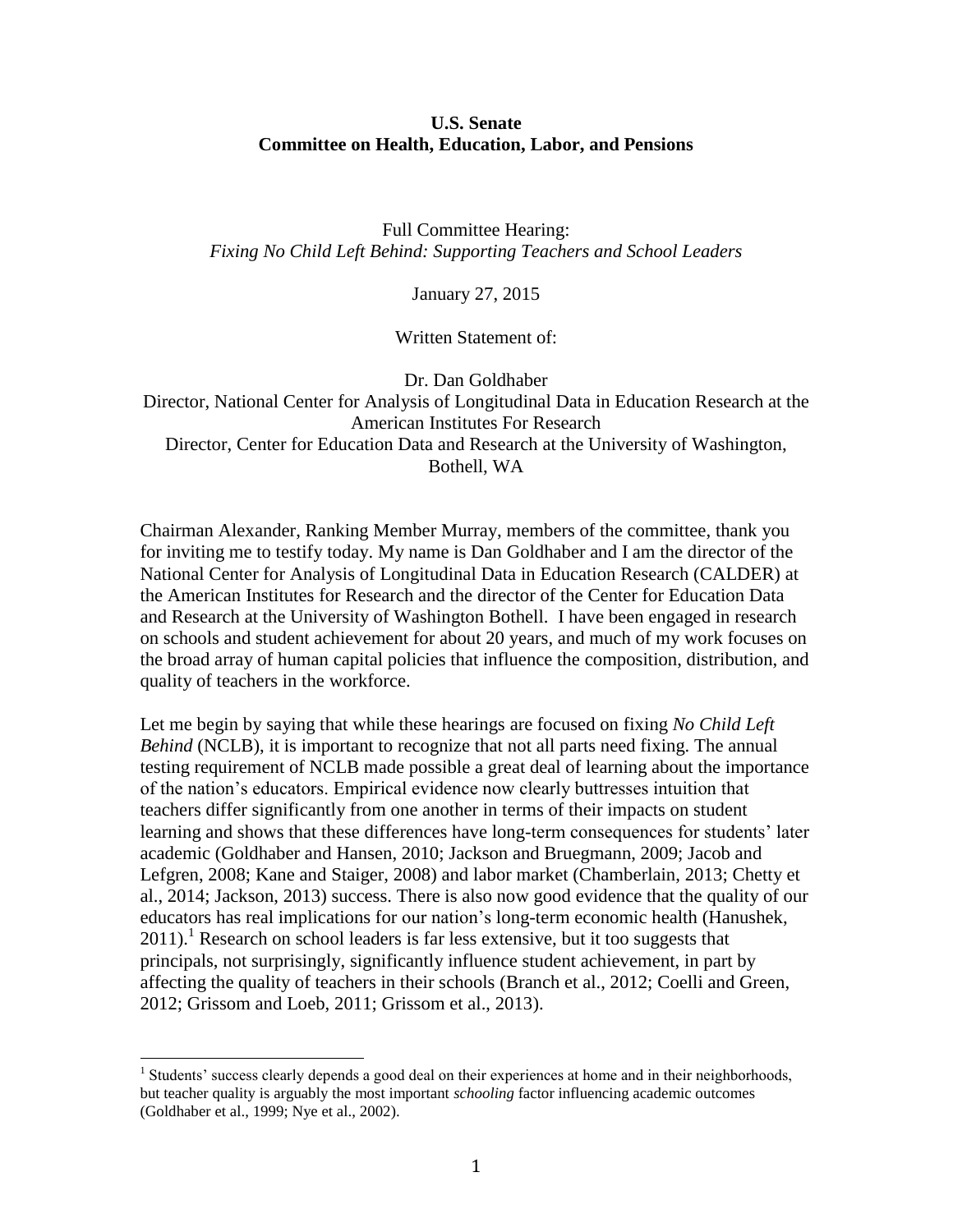We also know that disadvantaged students tend to have less access to high quality teachers, whether the measure of quality is observable teacher credentials or studentgrowth (Clotfelter, et al. 2011; Goldhaber, et al. in press; Isenberg et al., 2013; Sass et al., 2012). This is problematic from an equity perspective in that public education is probably the single best social equalizer, offering opportunities for individuals to improve their socioeconomic status through hard work. A well-functioning education system can and should provide disadvantaged students with ways to escape poverty, but an unequal distribution of quality educators implies inequity in opportunity.

A second overarching point is that information about *individual* educators' needs is fundamental for informing teacher and school leader supports and for learning what policies and practices improve educator effectiveness.

I am worried that a change we might see with reauthorization—a move away from a requirement of uniform statewide annual year-over-year testing—would greatly shrink and possibly even eliminate our knowledge of educator effectiveness, its distribution among students, and its responsiveness to different policies and practices. In short, it would greatly limit the information we need to make schools better.

The reasons are simple. First, the right measure of the impacts of educators is one based on progress over time, not achievement at any given point. To be blunt, measures that do not track progress simply are not credible. And, second, we can compare the learning in one locality to another only when the yardstick measuring learning is the same in both. The most important educator policies are controlled by states—regulation of teacher education programs, licensure, induction and mentoring, tenure, layoffs, and often compensation. This suggests that states need solid information about educator outcomes, including impacts on student achievement, *that are comparable across localities within a state* to make good decisions about the policies that influence the entire teacher pipeline—from teacher preparation to the pay and status of in-service teachers to determining which teachers probably should not continue in the classroom.

So what do we know about supporting teachers and leaders? While many might naturally think about "support" in connection to incumbent educators, I take a more expansive view: support also includes pre-service education and policies and practices aimed at attracting and retaining high-quality educators.<sup>2</sup> In outlining the research here, l'll cover three broad categories: 1) teacher preparation, 2) professional development and incentives, 3) recruitment, retention, and the distribution of teachers. Then I will close with a few thoughts about what this research suggests about fixing NCLB.

l

 $2$  Nearly all the research I describe below is about teachers because there is relatively little quantitative work on the development and mobility of school leaders.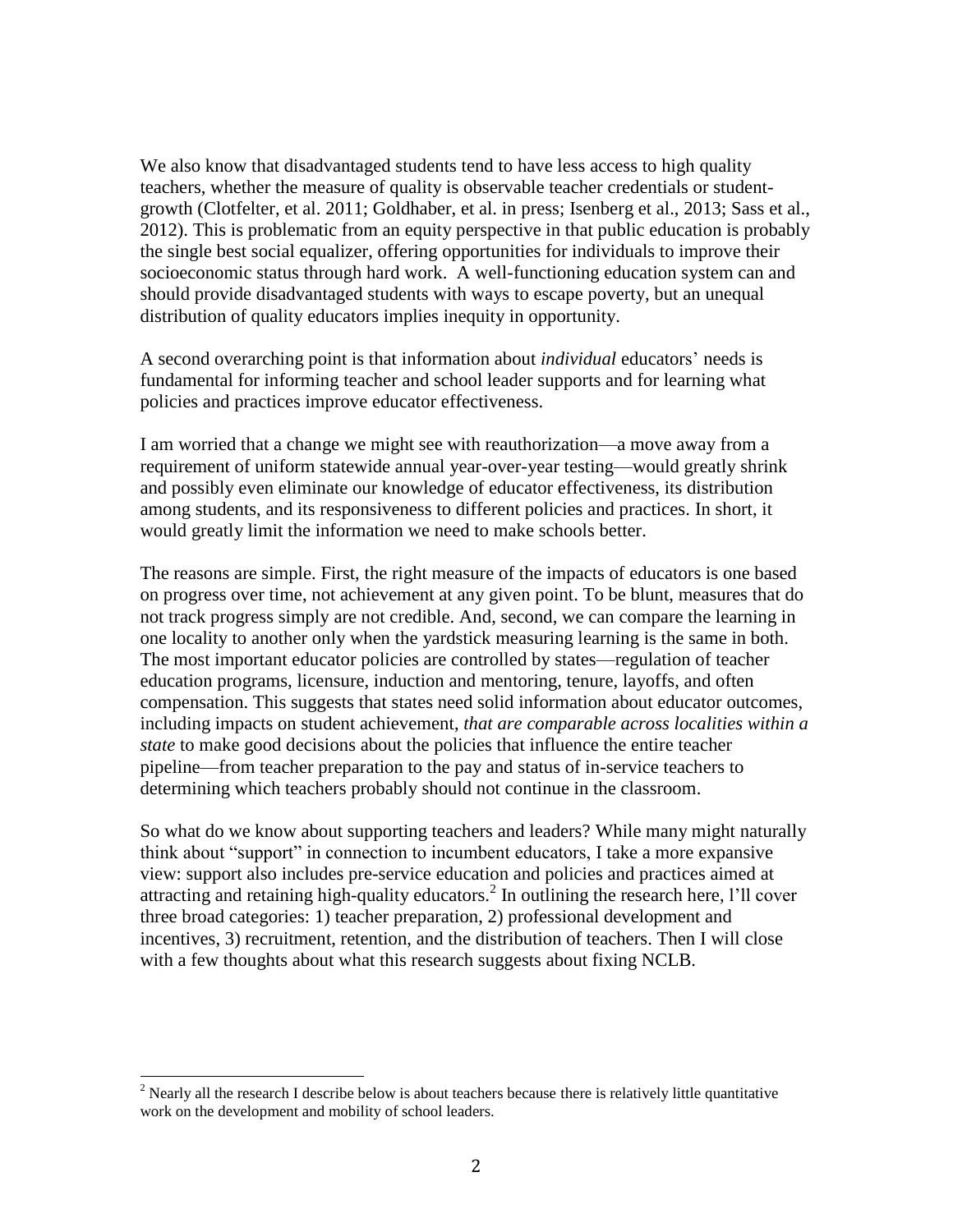#### Teacher preparation

 $\overline{\phantom{a}}$ 

Pre-service teacher training is thought to have a powerful influence on teacher career paths and student achievement (Levine, 2006; NCATE, 2010). Yet, there is very little empirical evidence linking pre-service training to workforce outcomes (National Research Council, 2010). A primary reason is that there are few localities where one can connect detailed information about the pre-service education experiences of prospective educators to their in-service workforce outcomes. Hence, much of the evidence on preservice preparation focuses on how a teacher enters the profession, i.e. via training in a college or university setting or through an alternative certification route (e.g. Constantine et al., 2009; Glazerman et al., 2006; Papay et al., 2012; Xu et al., 2011), or whether there are differences in effectiveness associated with the specific teacher education program attended (Boyd et al., 2009; Goldhaber et al., 2013; Goldhaber and Cowan, 2014; Mihaly et al., 2013; Koedel et al., forthcoming).

The literature referenced here on pathways into the profession suggests that shorter programs with varying selection criteria and a practical teaching curriculum can produce graduates that are, on average, as effective as graduates from traditional college and university teacher-education programs. However, we do not know the extent to which this finding reflects differences in potential teachers' backgrounds (i.e., who is selected into a program or pathway) versus differences in potential educators' experiences in programs. 3

Only a few studies connect the features of teacher training to the outcomes of teachers in the field. That said, evidence is mounting that some types of pre-service teaching experiences and pedagogical coursework are associated with better teacher outcomes. Some research shows, for instance, that teachers tend to be more effective when their student teaching experiences are well-aligned with their methods coursework (Boyd et al., 2009). There is also evidence that teacher trainees who student-teach in higher functioning schools (as measured by low attrition) turn out to be more effective teachers when responsible for their own classrooms (Ronfeldt, 2012). Novice teachers with better preparation in student teaching and methods coursework are also more likely to remain in the profession (Ronfeldt et al., 2014). To my knowledge, only one study connects principals' training to student outcomes (Clark et al., 2009), and it doesn't substantiate a relationship between the two. $4$ 

Taken together, studies like these begin to point toward ways to improve teacher preparation. But with such a thin evidentiary base, we are just beginning to understand what makes teacher preparation effective – both the criteria determining selection into preparation programs and the education that teacher candidates receive. With roughly 200,000 newly minted teachers entering the profession each year, we need to know more.

 $3$  See Goldhaber (2013) for a more detailed review and discussion of selection versus training effects. <sup>4</sup> The study does, however, find a positive relationship between principals' years of experience and having previously served as an assistant principal, and student achievement.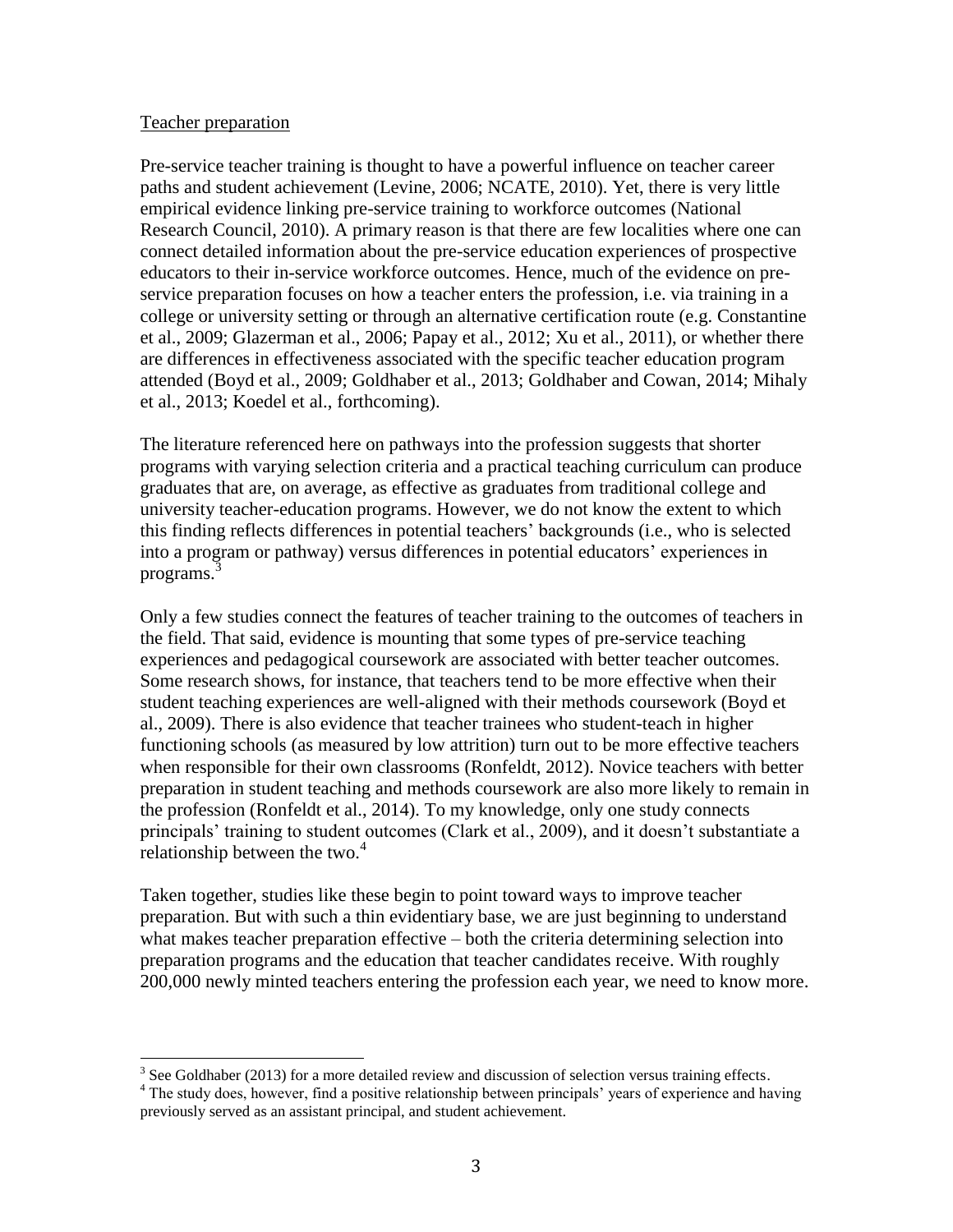#### Professional development and incentives

Nearly all school districts use professional development (PD) to try to improve teaching. Not surprisingly, therefore, a large number of studies relate both the content and mode of delivery of PD to teacher instructional practices and effectiveness. Unfortunately, most research on PD is not terribly rigorous, and few studies suggest that it systematically improves teaching.<sup>5</sup>

Several large-scale, well-designed, federally funded experimental studies do tend to confirm that PD has little or mixed impacts on student achievement. For instance, a randomized control trial focusing on a one-year content-focused PD program showed positive impacts on teachers' knowledge of scientifically based reading instruction and instructional practices promoted by the PD program, but no discernable effects on student test scores (Garet et al., 2008). And another recent randomized control trial (Glazerman et al., 2010) of the effects of mentoring and induction (a form of profession development for novice teachers) did find some evidence that students of teachers who received two years of comprehensive induction had higher achievement levels by the third year.

One argument for professional development's relatively poor showing is that it is rarely targeted to the needs of *individual* educators. As for why, old-style "drive by" evaluations generally yielded little useable information about what individual teachers and leaders need. This was perhaps best captured in *The Widget Effect* (Weisburg et al., 2009), a study of twelve school districts (in four states) that showed that while the frequency and methods of teacher evaluation varied, the results of evaluations rarely did—nearly all teachers got a top performance rating. 6 If all are judged to be the same, targeting professional development to their diverse needs is difficult indeed.<sup>7</sup>

Another way that policymakers have tried to improve educator effectiveness is by providing explicit incentives for teacher performance. Unfortunately, much of the highest quality randomized control trial evidence on this avenue of reform also suggests that it has limited impacts on student achievement (Yuan et al., 2013). One experiment (Marsh et al., 2011) showed that \$3,000 bonuses for every teacher in a given school meeting performance standards had no impact on student achievement relative to control-group schools ineligible for the bonus. Another randomized control trial study (Springer et al., 2010) focused on *teacher-level* incentives of up to \$15,000 per teacher also found no

 $\overline{\phantom{a}}$ 

 $<sup>5</sup>$  See, for instance, Yoon et al. (2007) for a comprehensive review. For rigorous studies of PD using</sup> longitudinal observational data, see, for instance, Harris and Sass (2011) and Jacob and Lefgren (2004). The most encouraging research on PD suggests that focusing on how students learn a content area tends to be more effective than PD emphasizing pedagogy/teaching behaviors or curriculum (Cohen and Hill, 2000; Kennedy, 1998; Rice, 2009).

 $6$  Other evidence includes Bridges and Gumport (1984); Tucker (1997).

<sup>&</sup>lt;sup>7</sup> One might also argue that PD would be more likely to pay off under institutional structures that reward performance; teachers generally have little besides goodwill at stake when investing their time in professional development since they are simply satisfying PD seat time requirements (Rice, 2009).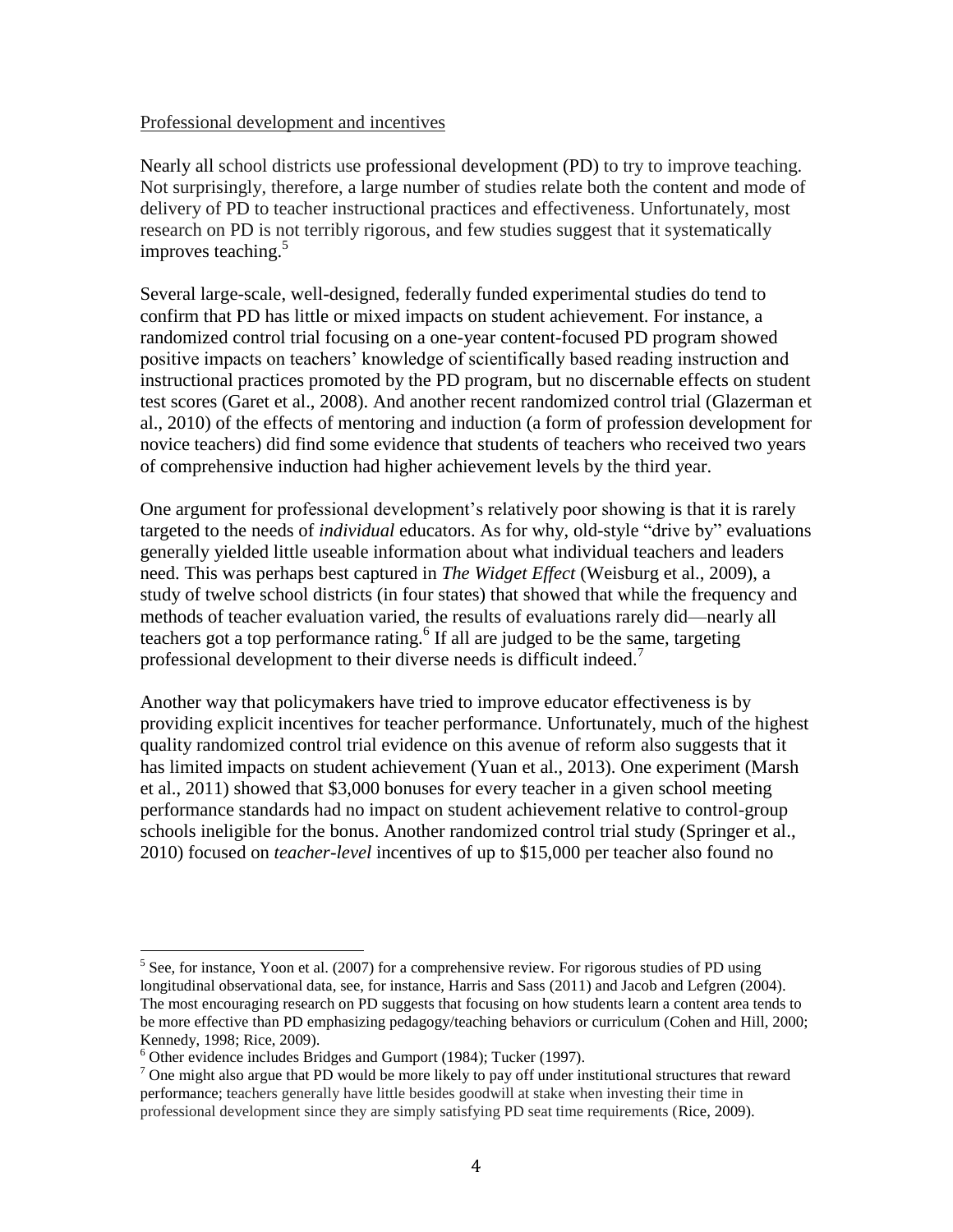consistently significant difference between the outcomes of students with teachers in the treatment versus the control group.<sup>8</sup>

The most encouraging evidence about changing the effectiveness of in-service teachers comes from programs that take a more holistic approach, combining comprehensive evaluation with feedback, professional development and performance incentives.<sup>9</sup> You heard last week from Tom Boasberg, the Superintendent of Denver Public Schools (DPS), about the progress the district has made over the last decade using such an approach.<sup>10</sup> Findings from a study (Dee and Wyckoff, 2013) of the IMPACT system here in the District of Columbia show that teachers deemed highly effective (based on a multifaceted performance evaluation system) and eligible to receive large base pay increases if the high rating continue, increase their performance in the next year.<sup>11</sup>

## Recruitment, retention, and the distribution of teachers

As noted above, teacher quality is inequitably distributed across students. This finding is related to both the recruitment and retention patterns of teachers--not surprising since research shows that schools serving disadvantaged students face greater challenges hiring new teachers (Boyd et al., 2013; Engel et al., forthcoming) and that teachers are more likely to leave schools serving disadvantaged students for other schools or other professions (Borman and Dowling, 2008; Goldhaber et al., 2011; Hanushek et al., 2004; Scafidi et al., 2007).

There is evidence that teachers making employment choices respond, as would be expected.<sup>12</sup> Studies of recruitment incentives, for instance, find that offering bonuses increases the likelihood that teachers will take a position in schools offering the incentive. Glazerman et al. (2013) study an experiment in which high-performing teachers are offered \$20,000 bonuses to transfer to a low-achieving school for at least two years and find large recruitment effects. Steele et al. (2010) study a policy that provides prospective teachers with a \$20,000 scholarship for teaching in a low-performing school for four years and get much the same result. Of course, the design of these financial incentives is also important: these policies do not provide ongoing inducements to stay in high-needs

 $\overline{\phantom{a}}$ <sup>8</sup> One argument for the mixed evidence of pay for performance is that many performance plans are not well designed (Imberman and Lovenheim, 2014). The most encouraging experimental evidence on pay for performance in U.S. schools comes from a recent study by Fryer et al. (2012) with a very different study design from those described above. Teachers in a treatment group received a bonus up-front and were told that they would lose it if their students did not make significant test score gains, testing whether they might respond more to loss aversion than the potential for financial gain. In this case, student achievement in the performance-incented group was higher than in the control group. It is unlikely that this sort of incentive could be widely implemented given political and cultural constraints in public schools, but the finding does show the potential for policies to affect the effectiveness of the current teacher workforce.

 $9$  Indeed there is evidence (Taylor and Tyler, 2012) that targeted feedback about teacher performance itself helps teachers become more effective.

 $^{10}$  My research with a colleague (Goldhaber and Walch, 2012) confirms these findings in Denver.

<sup>&</sup>lt;sup>11</sup> The study also finds that teachers at risk for termination for poor performance tend to either improve or voluntarily leave the district.

 $12$  For a more comprehensive review, see Hanushek and Rivkin (1997).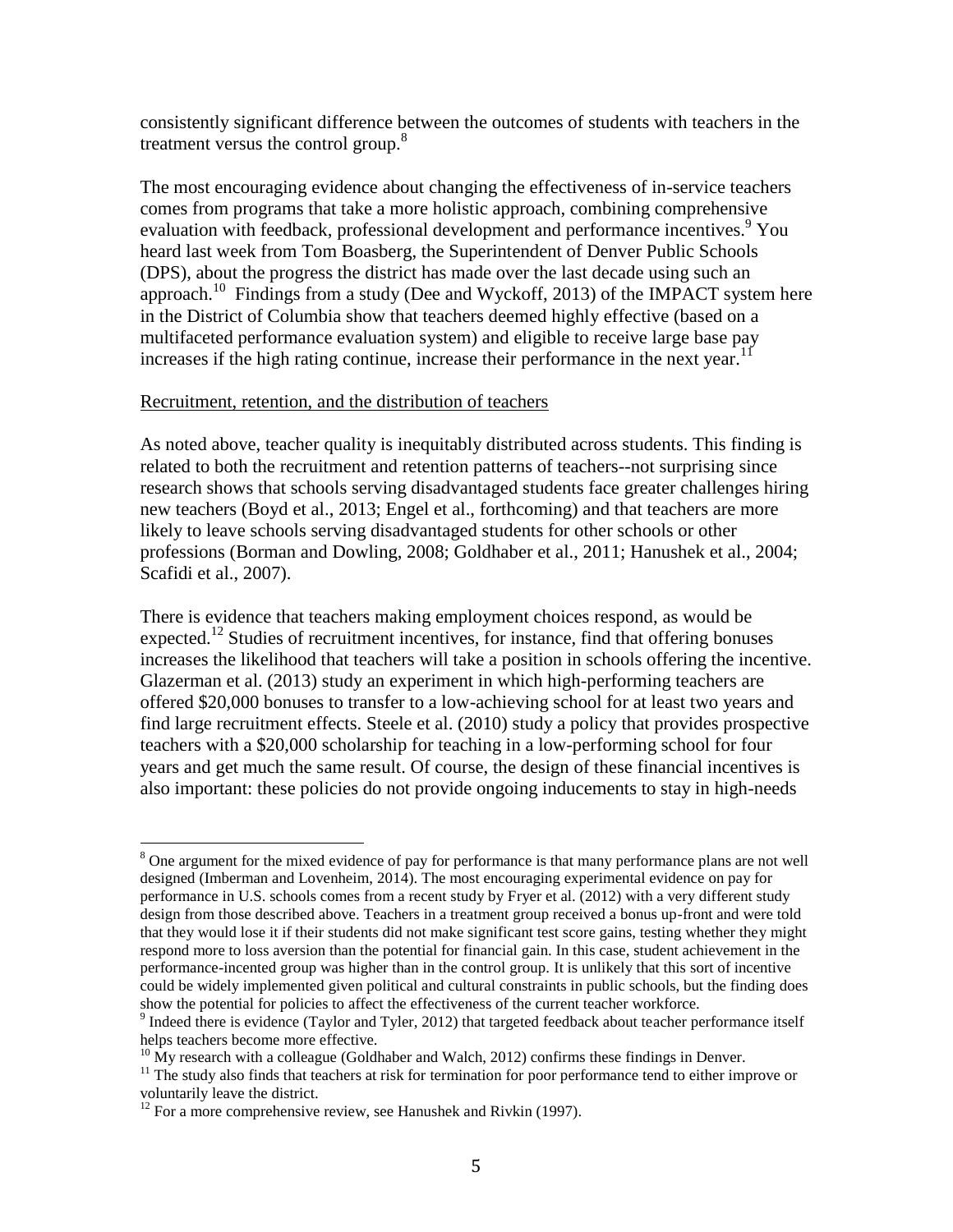schools and neither study found evidence that targeted teachers stayed at high-needs schools longer.

Much of the empirical evidence does show that higher permanent salaries reduce teacher attrition. Much of this evidence comes from investigating differences in salaries between districts in the same geographical area (e.g. Hanushek et al. 2004; Imazeki, 2005; Lankford, et al. 2002). Of particular note is research on retention incentives for schools serving high-poverty and low-achieving schools. Studying a program that awarded \$1,800 bonuses to math, science, and special education teachers in high-poverty schools, Clotfeler et al. (2008) find that the bonus policy reduced the turnover of targeted teachers by about 17%. Springer et al. (2014) assess a program providing highly rated teachers in low-achieving schools \$5,000 bonuses and find that the bonus improved teacher retention by 10-20%.

But while financial incentives appear to be a viable tool for affecting the distribution of teachers, teachers clearly also care about their working conditions. Such factors as the quality of school leadership and workplace collegiality also affect teachers' decisions and some scholars (Boyd et al., 2011; Johnson et al., 2012; Ladd, 2009) suggest that such factors matter far more than salary in determining whether teachers choose to teach in a particular school. This finding poses a challenge since there is not a direct policy control over such working conditions. $^{13}$ 

# Fixing No Child Left Behind

 $\overline{\phantom{a}}$ 

Given current research, what is the connection between supporting a high quality teacher and school leader workforce and fixing *No Child Left Behind*? First consider that the NCLB testing requirement ushered in a new era: we now pay far more policy and research attention to the effects of schools and educators on student learning – an outcome focus – rather than making judgments about the quality of education students receive, or the equity of educational resources, based on schooling inputs (class size, teacher credentials, etc.). The shift has been significant and, to my mind, appropriate. Parents should care more about how much their students are learning in schools than, for instance, about teachers' specific backgrounds and educational credentials (though the two may certainly be related).

This new focus on educational outputs means that any changes to NCLB should preserve our ability to garner accurate information about the outputs of teachers and school leaders. Here I echo my initial point that this information is key to determining what kind of support individual teachers and leaders need so they can improve, which leaders and teachers we want to stay in public schools, and what policies and practices lead to improvements in educator effectiveness.

 $13$  It is of course possible that policies could have impacts on school leadership or culture, but this would be more circuitous. For instance, one might require principals receive training to improve their leadership skills, but for it to have an impact on teachers, the training would have to change the perceptions that teachers have of a principal's leadership skills.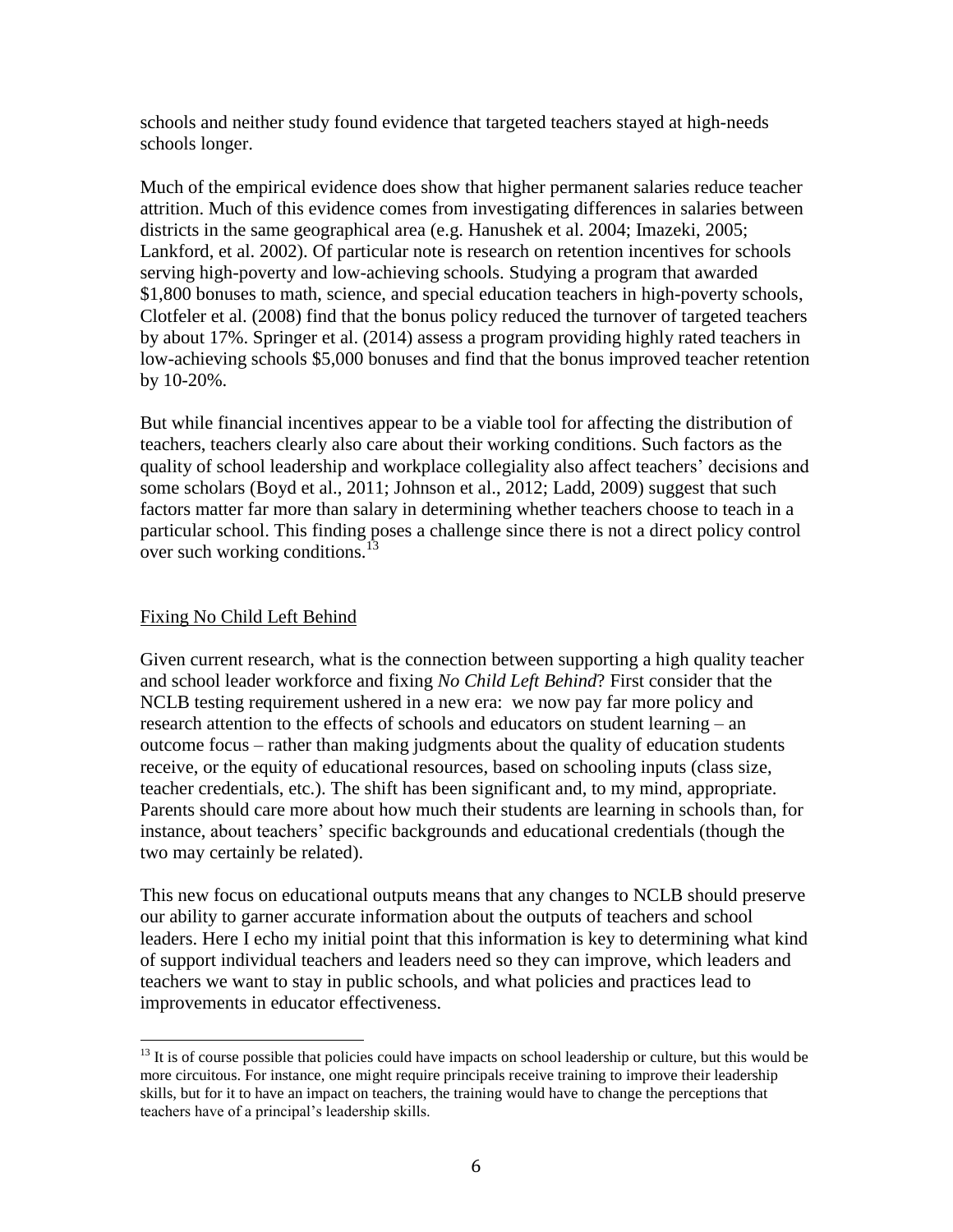To be sure, states left to their own devices might decide to continue with a testing system that allows for credible information across localities in educator effectiveness. Recall here that in the decade or so before NCLB passed, only a handful of states had year over year testing of all students. My fear is that, given the difficult politics associated with testing, many states would return to systems that would not permit measures of student growth that are comparable across school systems in a state.

I'll end by touching on a final issue about the federal role in influencing the effectiveness of the nation's educators. While NCLB has been in place for well over a decade, the national focus on effectiveness of *individual* educators, and the institutions that prepare them, is far more recent. The country is in the midst of a large experiment in reforming the way educators are evaluated. Just since 2009, 49 states and the District of Columbia have changed their evaluation systems, and in many cases these changes are being fully implemented only now (Center on Great Teachers and Leaders, 2014). Many of these changes entail using information on individual educators to inform important policies (e.g., regarding teacher preparation) and personnel decisions (compensation, professional development, tenure, licensing, etc.), and, as noted above, new evidence shows that this can make a difference for educator effectiveness. But we are now just on the cusp of learning about how these changes affect the quality of the educator workforce and sound policy must rest on such knowledge.

Throughout I have emphasized a focus on information on the effectiveness of *individual* educators. This is appropriate given what we have learned over the last decade about the important variation in effectiveness between teachers and school leaders, and because most states now have policies designed to act on what we learn about educator effectiveness. However, I very much doubt that we would have seen much state experimentation with pre-service and in-service policies were it not for the role of the federal government in incenting such change. I think we can do better when it comes to supporting teachers and school leaders, and learn more about the policies and practices that result in a more effective educator workforce. But significant improvements will require more innovation, and the federal government can play an important role in nudging, not mandating, states and localities to innovate (for instance in the realm of teacher preparation) through competitive grant programs, like the Teacher Incentive Fund, that encourage experimentation with the systems and institutions that govern the teacher pipeline. The public education enterprise has to get smarter about how to deliver education, and figuring out how to improve educator effectiveness is arguably the best way to improve the future of the nation's children.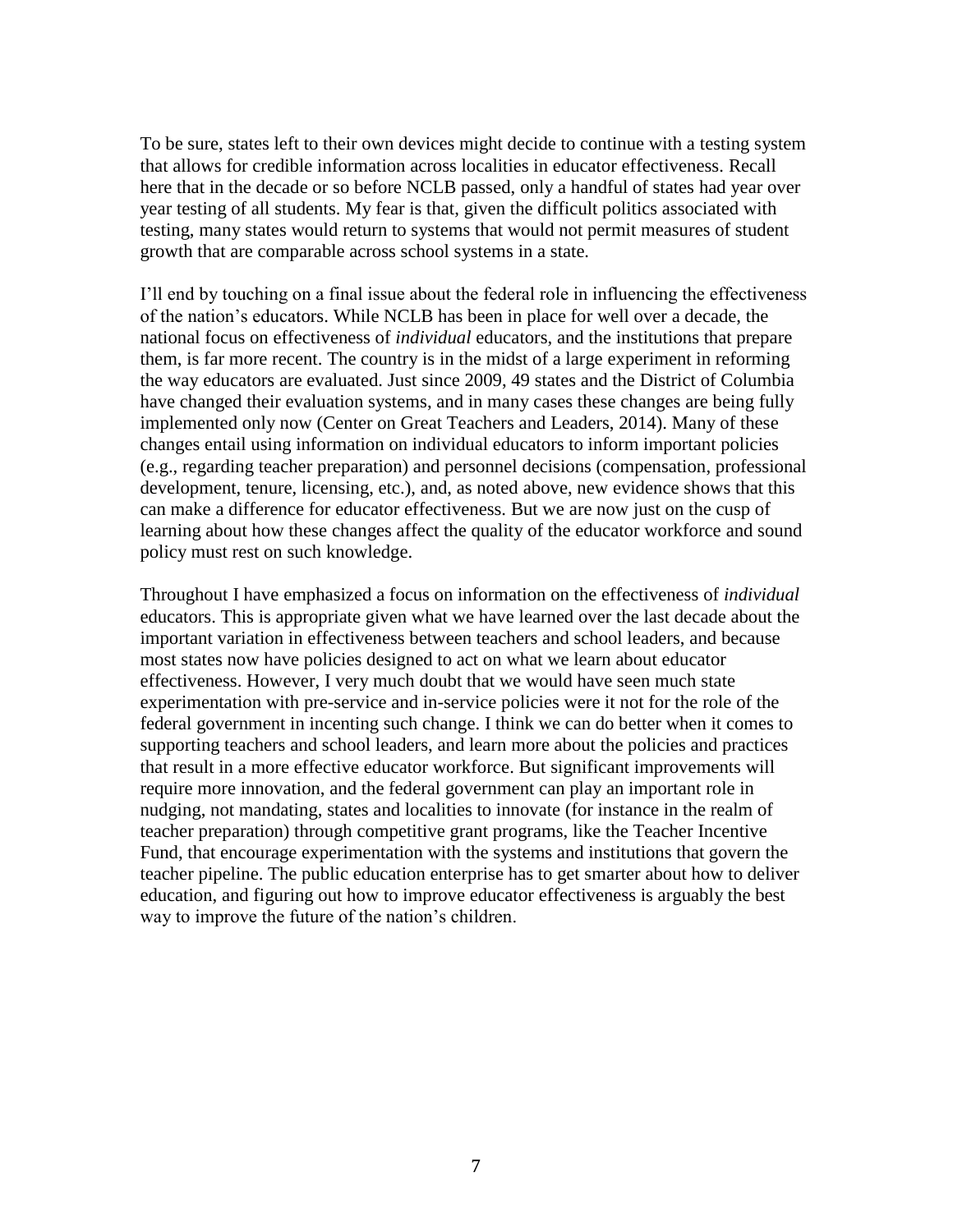### **References**

Aaronson, D., Barrow, L., & Sander, W. (2007). Teachers and student achievement in the Chicago Public High Schools." *Journal of Labor Economics* 25, no. 1 (2007): 95-135.

Borman, G & Dowling, N. (2008). Teacher attrition and retention: A meta-analytic and narrative review of the research. *Review of Educational Research*, 78(3), 367–409.

Boyd, D., Grossman, P., Lankford, H., Loeb, S., & Wyckoff, J. (2008). *Who Leaves? Teacher Attrition and Student Achievement*. Cambridge, MA: National Bureau of Economic Research.

Boyd, D., Grossman, P., Ing, M., Lankford, H., Loeb, S., & Wyckoff, J. (2011). The influence of school administrators on teacher retention decisions. *American Educational Research Journal, 48*, 303–333.

Branch, G. F., Hanushek, E. A., & Rivkin, S. G. (2012). *Estimating the effect of leaders on public sector productivity: The case of school principals*. Cambridge, MA: National Bureau of Economic Research.

Bridges, E. & Gumport, P. (1984). *The dismissal of Tenures Teachers for Incompetence*. Stanford, CA: Institute for Research on Educational Finance and Governance, 1984. Technical Report.

Center on Great Teachers and Leaders State Evaluation Policy Database (2014). Retrieved on 1/24/2015 from <http://resource.tqsource.org/stateevaldb/>

Chamberlain, G. (2013). Predictive effects of teachers and schools on test scores, college attendance, and earnings. *Proceedings of the National Academy of Sciences*, *110*(43), 17176–17182.

Chetty, R., Friedman, J. N., & Rockoff, J. E. (2014). Measuring the Impacts of Teachers II: Teacher Value-Added and Student Outcomes in Adulthood. *American Economic Review*, *104*(9), 2633–2679.

Clark, D., Mortorell, P. & Rockoff, J. (2009). School principals and school performance. CALDER Working Paper 38.

Clotfelter, C., Glennie, E., Ladd, H., & Vigdor,J. (2008). Would higher salaries keep teachers in high-poverty schools? Evidence from a policy intervention in North Carolina. *Journal of Public Economics*, 92:5, pp. 1352-1370.

Clotfelter, C., Ladd, H., & Vigdor, J. (2010). Teacher credentials and student achievement in high school: a cross subject analysis with fixed effects"." *Journal of Human Resources* 45: 655-681.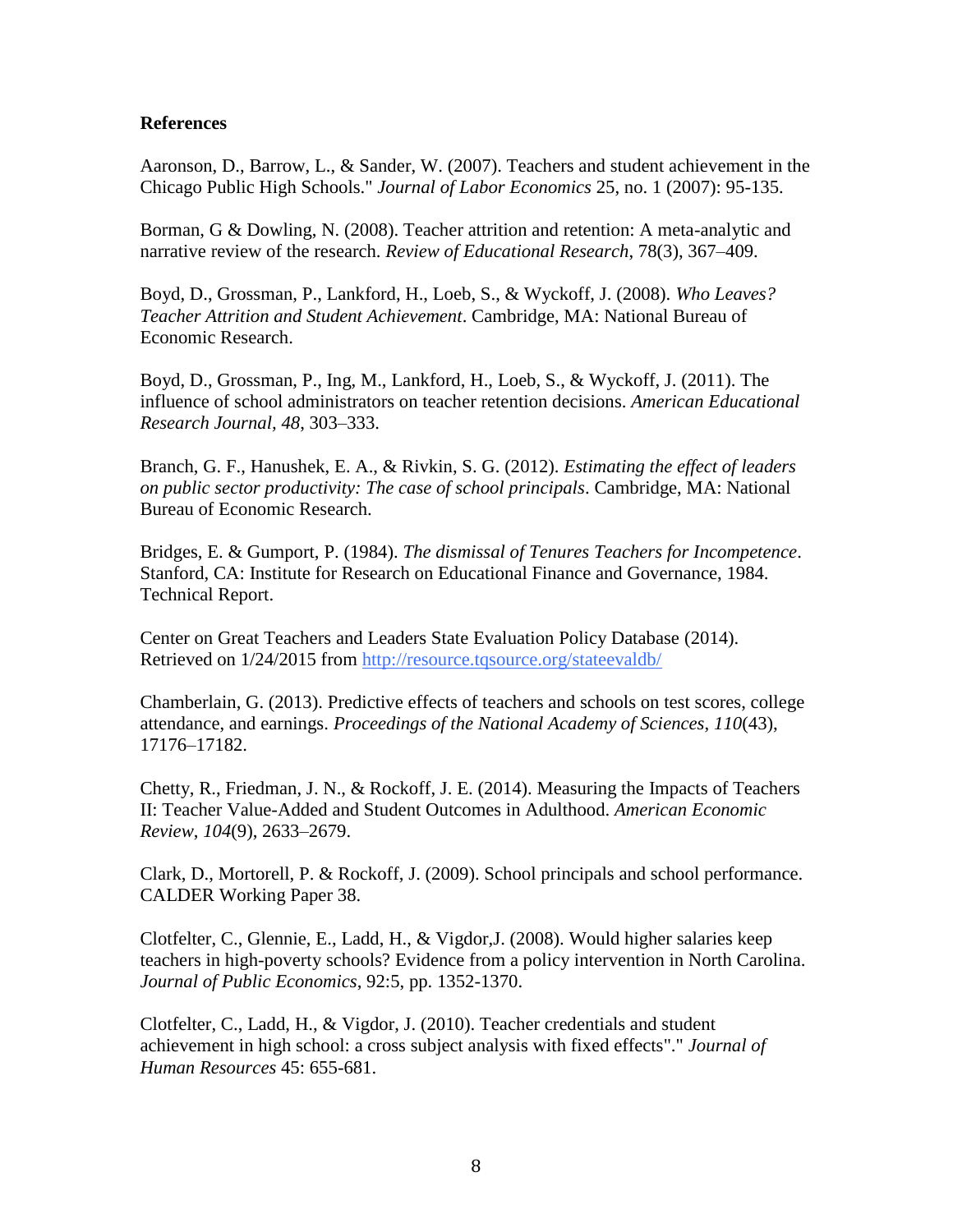Clotfelter, C. T., Ladd, H. F., & Vigdor, J. L. (2011). Teacher mobility, school segregation, and pay-based policies to level the playing field. *Education Finance and Policy*, *6*(3), 399–438.

Coelli, M. & Green, D.A. (2012). Leadership effects: school principals and student outcomes. *Economics of Education Review 31*(1), 92-109.

Cohen, D. & Hill, H. (2000). Instructional policy and classroom performance: The mathematics reform in California*. Teachers College Record*, 102(2), 294–343.

Constantine, J., Player, D., Silva, T., Hallgren, K., Grider, M., & Deke, J. (2009). An evaluation of teachers trained through different routes to certification. *Final Report for National Center for Education and Regional Assistance*, *142*.

Dee, T. S. & Wyckoff, J. (2013). Incentives, selection, and teacher performance: Evidence from IMPACT. CALDER Working Paper 102.

Engel, M., Jacob, B., & \*Curran, F.C. (forthcoming) New Evidence on Teacher Labor Supply. *American Educational Research Journal–Social and Institutional Analysis*

Fryer, R., Levitt, S., List, J., & Sadoff, S. (2012). Enhancing the Efficacy of Teacher Incentives through Loss Aversion: A Field Experiment. NBER Working Paper No. 18237.

Fulbeck, E. S. (2014). Teacher Mobility and Financial Incentives: A Descriptive Analysis of Denver's ProComp. *Educational Evaluation and Policy Analysis*, *36*(1), 67–82.

Garet, M.S., Cronen, S., Eaton, M., Kurki, A., Ludwig, M., Jones, W., Uekawa, K., Falk, A., Bloom, H.S., Doolittle, F., Zhu, P., & Sztehjnberg, L. (2008). The impact of two professional development interventions on early reading instruction and achievement." American Institutes for Research and MDRC. NCEE 2008-4030.

Glazerman, S., Mayer, D., & Decker, P. (2006). Alternative routes to teaching: The impacts of Teach for America on student achievement and other outcomes. *Journal of Policy Analysis and Management*, *25*(1), 75-96.

Glazerman, S. Protik, A., Teh, B., Bruch, J., & Max, J. (2013). *Transfer incentives for high-performing teachers: final results from a multisite randomized experiment* (NCEE-2014-4033) . Washington, DC: National Center for Education Evaluation and Regional Assistance, Institute of Education Sciences, U.S. Department of Education.

Glazerman, S. and Seifullah, A. (2010). An evaluation of the Teacher Advancement Program (TAP) in Chicago: Year two impact report. Mathematica Policy Research.

Goldhaber (2013). What do value-added measures of teacher preparation programs tell us? Carnegie Knowledge Network Knowledge Brief. Published online at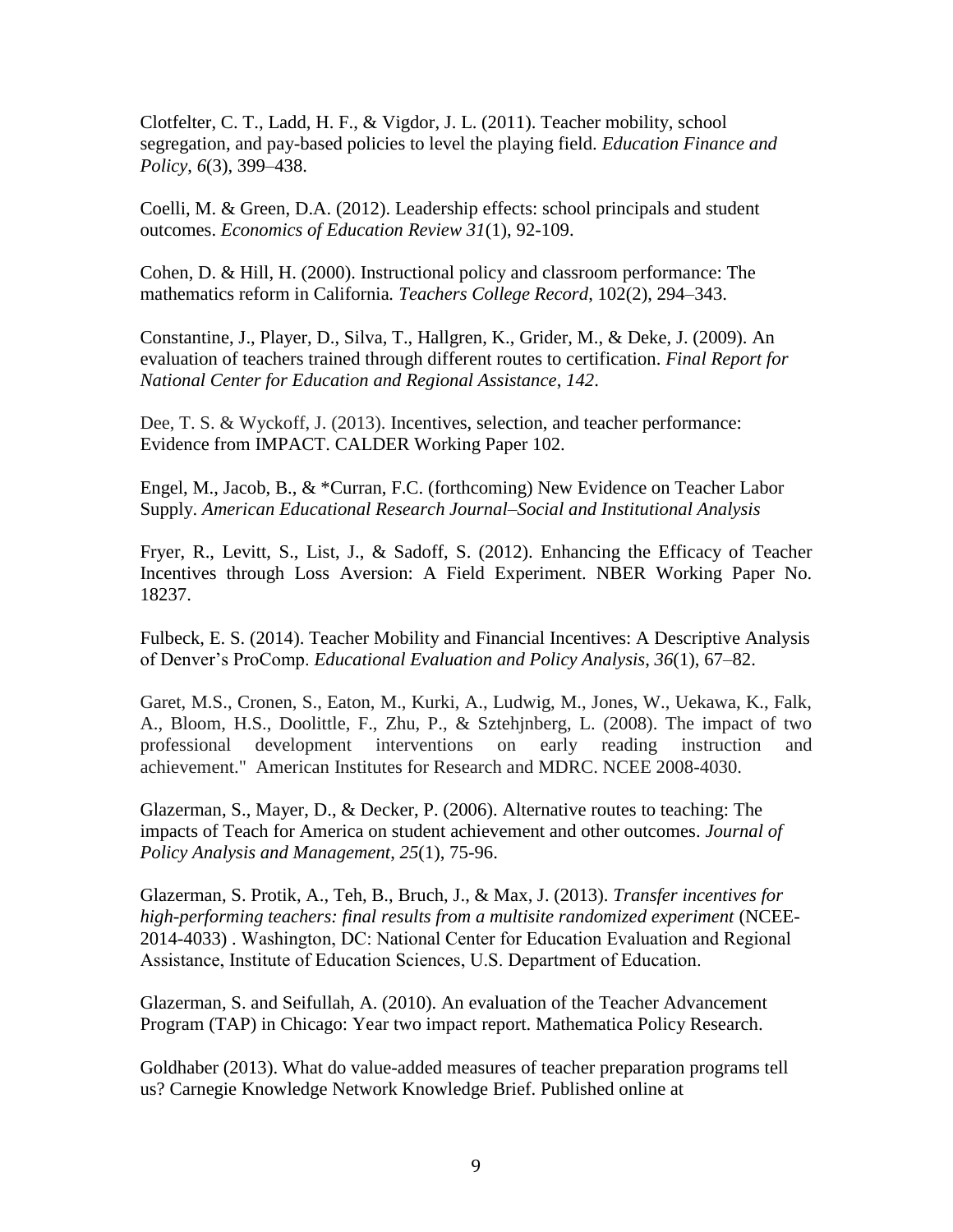http://www.carnegieknowledgenetwork.org/briefs/teacher\_prep/

Goldhaber, D., Brewer, D. & Anderson, D. (1999) A three-way error components analysis of educational productivity. *Education Economics,* 7(3)**,** 199-208.

Goldhaber, D., Gross, B., & Player, D. (2011). Teacher Career Paths, Teacher Quality, and Persistence in the Classroom: Are Public Schools Keeping Their Best? *Journal of Policy Analysis and Management*, *30*(1), 57–87.

Goldhaber, D., Lavery, L., & Theobald, R. (2014). Uneven Playing Field? Assessing the Teacher Quality Gap Between Advantaged and Disadvantaged Students. *Educational Researcher*, in press.

Goldhaber, D. & Walch, J. (2012). "Strategic pay reform: a student outcomes-based evaluation of Denver's ProComp teacher pay initiative." *Economics of Education Review*, 31(6): 1067-1083.

Grissom, J. A., & Loeb, S. (2011). Triangulating Principal Effectiveness: How Perspectives of Parents, Teachers, and Assistant Principals Identify the Central Importance of Managerial Skills. *American Educational Research Journal*, *48*(5), 1091– 1123.

Grissom, J. A., Loeb, S., & Master, B. (2013). Effective Instructional Time Use for School Leaders: Longitudinal Evidence From Observations of Principals. *Educational Researcher*, *42*(8), 433–444.

Hansen, M. (2009). How career concerns influence public workers' effort: Evidence from the teacher labor market. CALDER Working Paper #40

Hanushek, E. A. (2011). The economic value of higher teacher quality. *Economics of Education Review*, *30*(3), 466–479.

Hanushek, E. & Rivkin, S. (2007). Pay, working conditions and teacher quality. *Future of Children*, *17*(1), 69-86.

Harris, D. & Sass, T. (2011). Teacher training, teacher quality, and student achievement. *Journal of Public Economics*, 95, 7-8: 798-812.

Hill, H.C., Umland, K. L. & Kapitula, L.R. (2011). A validity argument approach to evaluating value-added scores. *American Educational Research Journal 48, 794-831*.

Ichniowski, C. & Shaw, K. (2003). Beyond incentive pay: Insiders' estimates of the value of complementary human resource management practices. *The Journal of Economic Perspectives* 17(1), pp. 155-180.

Imazeki, J. (2005). Teacher salaries and teacher attrition. *Economics of Education Review*, 24(4), 431–449.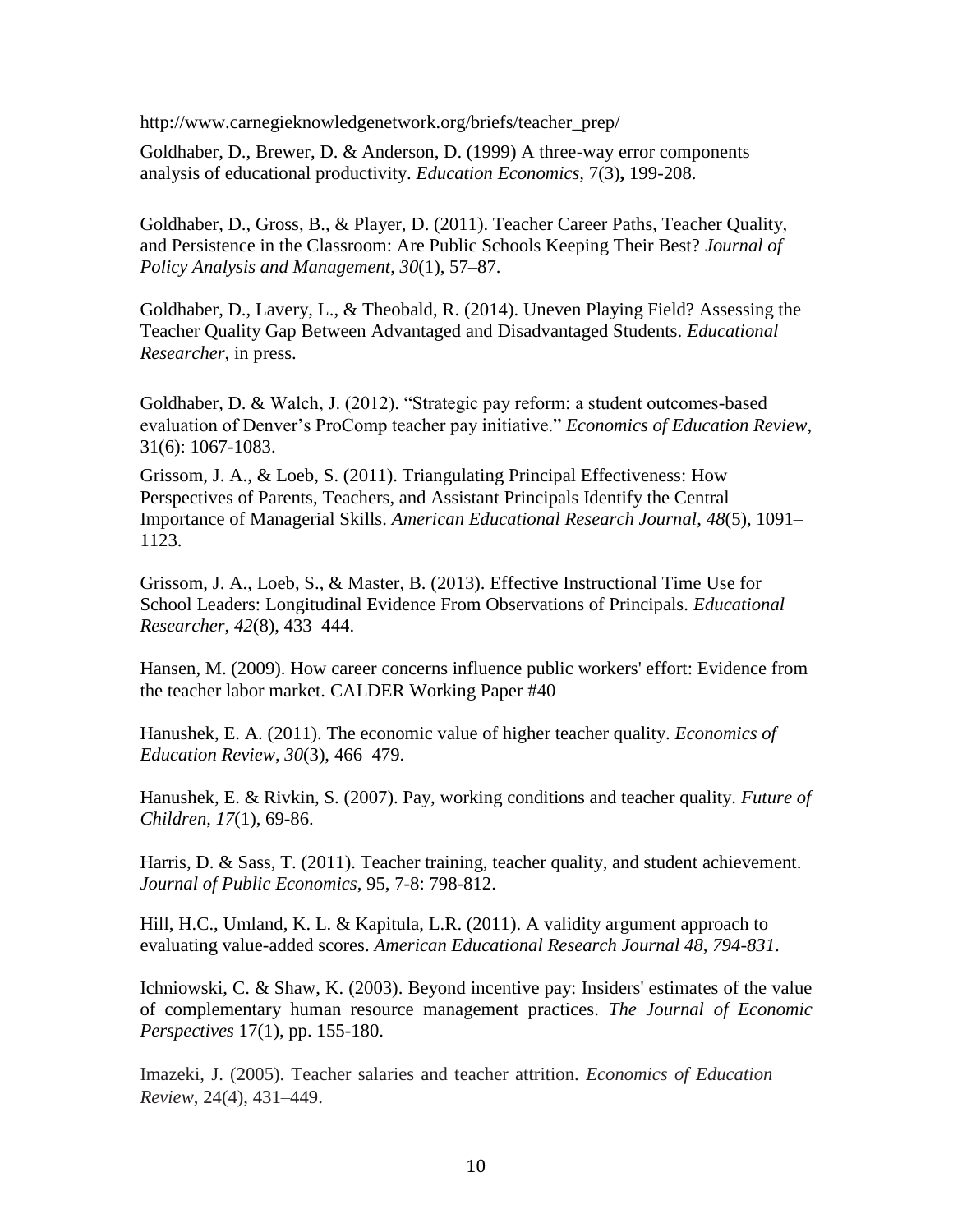Imberman, S. & Lovenheim, M. (2014). Incentive strength and teacher productivity: evidence from a group-based teacher incentive pay system. *The Review of Economics and Statistics*. Published online at http://www.mitpressjournals.org/doi/abs/10.1162/REST\_a\_00486#.VMP2sHYeVjU

Ingersoll, R. & Strong, M. (2011). The impact of induction and mentoring programs for beginning teachers. *Review of Educational Research* 81:2, pp. 201-233.

Isenberg, E., Max, J., Gleason, P., Potamites, L., Santillano, R., Hock, H., & Hansen, M. (2013). *Access to effective teaching for disadvantaged students* (NCEE 2014-4001). Washington, DC: National Center for Education Evaluation and Regional Assistance, Institute of Education Sciences, U.S. Department of Education.

Jackson, C. (2013) "*Non-Cognitive Ability, Test Scores, and Teacher Quality: Evidence from 9th Grade Teachers in North Carolina*", NBER Working Paper No. 18624.

Jackson, C. & Bruegmann, E. (2009). Teaching students and teaching each other: the importance of peer learning for teachers." *American Economic Journal: Applied Economics* 1(4): 85–108.

Jacob, B. & Lefgren, L. (2004). The impact of teacher training on student achievement. *Journal of Human Resources,* 39:1, pp. 50-79.

Jacob, B. & Lefgren, L. (2008). Can principals identify effective teachers? Evidence on subjective evaluation in education. *Journal of Labor Economics* 26 (1), 101–136.

Johnson, S., Kraft, M., & Papay, J. (2012). How Context Matters in High-Need Schools: The Effects of Teachers' Working Conditions on Their Professional Satisfaction and Their Students. *Teachers College Record* Volume 114 Number 10, 2012, p. 1-39 [http://www.tcrecord.org](http://www.tcrecord.org/Home.asp) ID Number: 16685, Date Accessed: 1/24/2015 2:48:06 PM

Kane, T. & Staiger, D. O. (2008) Estimating teacher impacts on student achievement: An experimental evaluation. Cambridge, MA, NBER.

Kennedy, M. (1998) Form and substance in teacher inservice education, Research Monograph No. 13 (Madison, WI, National Institute for Science Education, University of Wisconsin-Madison).

Koedel, C., Parsons, E., Podgursky, M. & and Ehlert, M. (forthcoming). Teacher preparation programs and teacher quality: are there real differences across programs? *Education Finance and Policy*.

Lankford, H., Loeb, S., & Wyckoff, J. (2002). Teacher sorting and the plight of urban schools: A descriptive analysis. *Educational Evaluation and Policy*, 24(1), 37–62.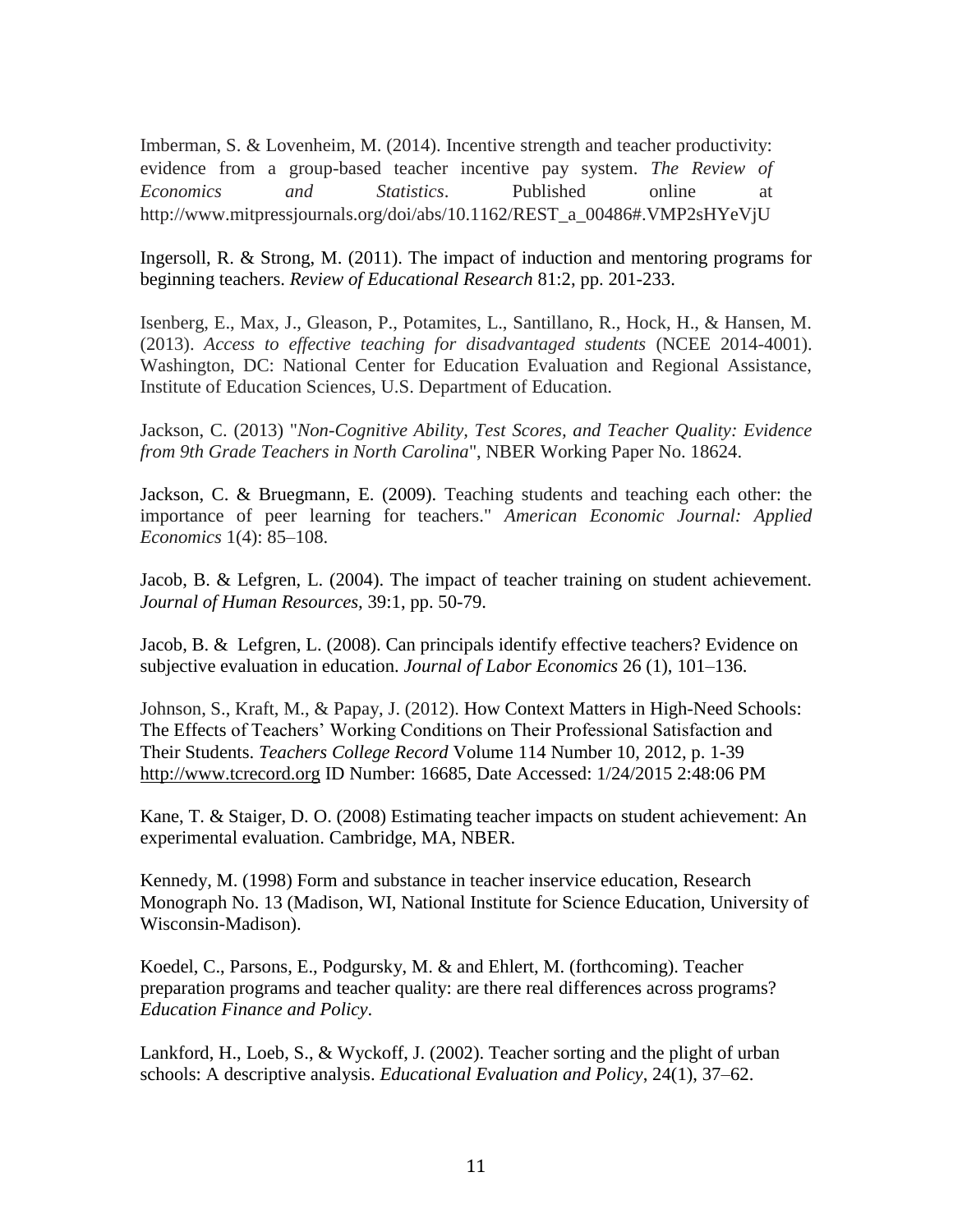Levine, Arthur. (2006). *Educating School Teachers*. The Education Schools Project.

Marsh, J., Springer, M., McCaffrey, D., Yuan, K., Epstein, S., Koppich, J., Kalra, N., DiMartino, C., & Peng, A. (2011). A big apple for educators: New York City's experiment with schoolwide performance bonuses. RAND Corporation.

Mihaly, K., McCaffrey, D., Sass, T. R., & Lockwood, J. R. (2013). Where You Come From or Where You Go? Distinguishing Between School Quality and the Effectiveness of Teacher Preparation Program Graduates. *Education Finance and Policy*, *8*(4), 459– 493.

Murnane, R., Singer, J., Willett, J., Kemple, J., & Olsen, R. (Eds.). (1991). Who will teach?: Policies that matter. Cambridge, MA: Harvard University Press.

National Council for Accreditation of Teacher Education. (2010). *Transforming Teacher Education Through Clinical Practice: A National Strategy to Prepare Effective Teachers.* Report of the Blue Ribbon Panel on Clinical Preparation and Partnerships for Improved Student Learning.

National Research Council. (2010). *Preparing teachers: Building evidence for sound policy*. Committee on the Study of Teacher Preparation Programs in the United States. Washington, DC: National Academies Press.

Nye, B., Konstantopoulos, S. & Hedges, L.V. (2004). How large are teacher effects? *Educational Evaluation and Policy Analysis* 26:3, 237-257.

Papay, J.P., West, M.R., Fullerton, J.B., & Kane, T.J. (2012). Does an urban teacher residency increase student achievement? Early evidence from Boston. *Educational Evaluation and Policy Analysis 34*(4), 413-434.

Rice, J. (2009). Investing in human capital through teacher professional development. In Goldhaber, D. and Hannaway, J., ed. *Creating a New Teaching Profession.* The Urban Institute.

Rivkin, S., Hanushek, E. & Kain, J. (2005) Teachers, schools, and academic achievement. *Econometrica,* 73(2)**,** 417-458.

Rockoff, J. (2004) The impact of individual teachers on students' achievement: Evidence from panel data. *American Economic Review,* 94(2)**,** 247-252.

Ronfeldt, M. (2012). Where should student teachers learn to teach? Effects of field placement school characteristics on teacher retention and effectiveness. *Educational Evaluation and Policy Analysis*, *34*(1), 3-26.

Ronfeldt, M., Schwartz, N., & Jacob, B. (2014). Does pre-service preparation matter? Examining an old question in new ways. *Teachers College Record 116*(10), 1-46.

Sass, T. R., Hannaway, J., Xu, Z., Figlio, D. N., & Feng, L. (2012). Value added of teachers in high-poverty schools and lower poverty schools. *Journal of Urban Economics*, *72*(2-3), 104–122.